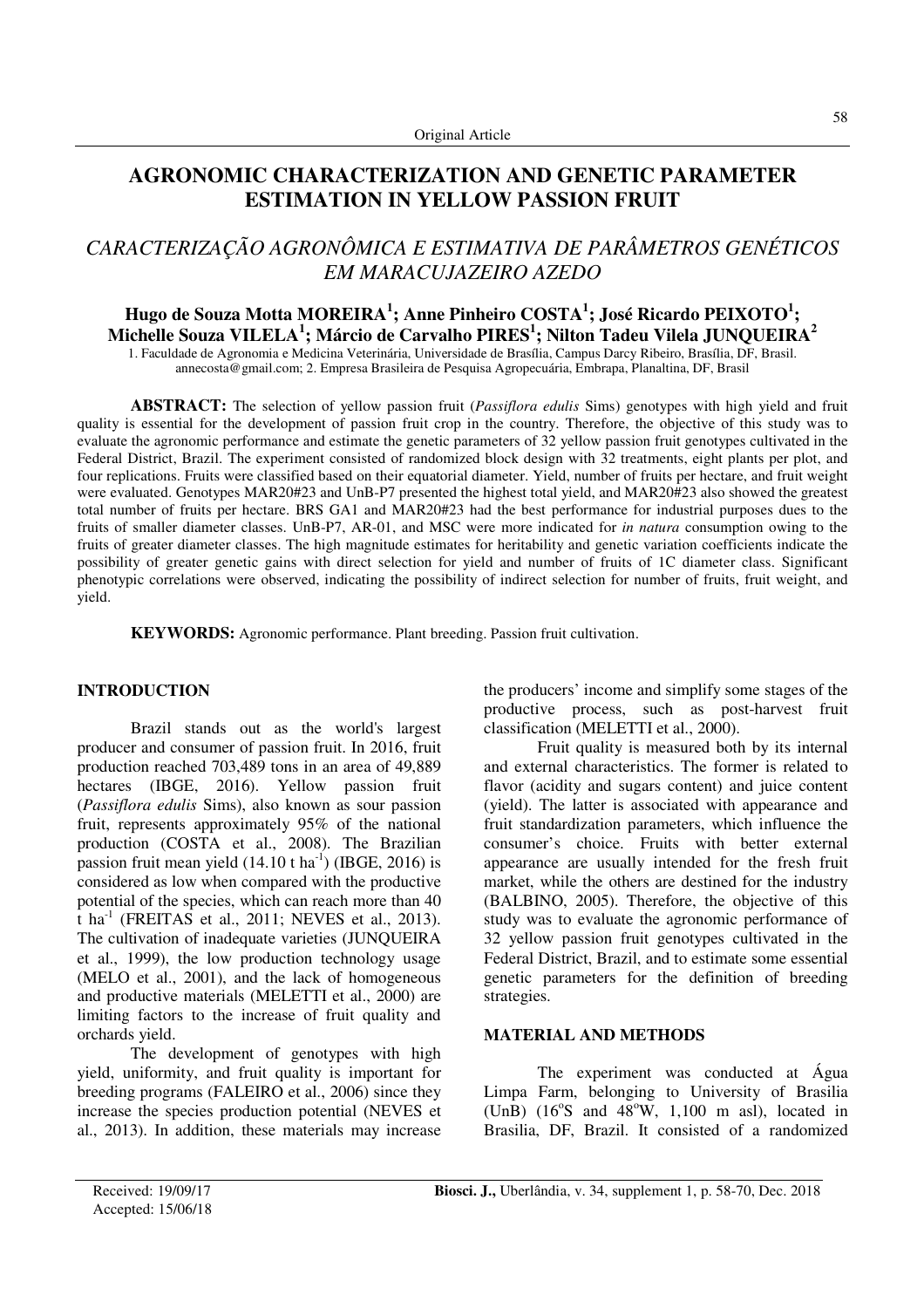Agronomic characterization…  $\blacksquare$  MOREIRA, H. S. M. et al.,

block design, with 32 treatments, eight plants per plot, and four replications. The genotypes evaluated in this study were obtained from Embrapa and UnB and were selected based on yield, fruit quality, and resistance to diseases. The plants were arranged in the field, spaced 2.75 m between rows, and 3 m between plants, totaling 1,024 useful plants, with external border. The experiment was carried out in Clayey Red-Yellow Latosol; soils were deep, well drained, and low fertile. Soil analysis presented the following results: Al (0.05 meq); Ca+Mg (1.9 meq); P (4.5 ppm); K (46 ppm); pH 5.4; and 4% Al saturation. Liming was applied, and 1 kg of simple superphosphate per pit was incorporated at the pre-planting stage. Monthly topdressings were performed in a circle, at a distance of 40 to 50 cm from the stem, while simple superphosphate was incorporated into the soil. The crop was managed using a trellis fence system comprised of 6 m-distant wooden stakes and two pieces of smooth wire, at 1.60 and 2.20 m from the ground. Formation pruning was performed. The crop was daily watered by a drip irrigation system, with the application of approximately  $5 \text{ L m}^2$  of water. Drippers were spaced at 30 cm apart. Weeds were controlled by periodic hoeing between rows and postemergent herbicides in the rows. No chemical control of diseases or artificial pollination was performed to increase fruiting during the experiment evaluation period.

The agronomic performance was evaluated at one year after planting, from November 2009 to April 2010, totaling 20 harvests. Fruits were weekly harvested from the ground, weighed, and classified according to their equatorial diameter (D), as follows: 1C ( $D \le 55$  mm); 1B ( $55 < D \le 65$  mm); 1A ( $65 < D \le$ 75 mm); 2A (75 <  $D \le 90$  mm); 3A ( $D > 90$  mm) (ABREU et al., 2009). Estimated yield  $(kg \text{ ha}^{-1})$  and number of fruits per hectare (considering 9,697 plants per hectare), and fruit weight (g) were evaluated for all diameter classes together (total), as well as for each diameter class.

Data were subject to analysis of variance, and means were compared by the Tukey's test, at 5% probability. Mean genotypic  $(\sigma_g^2)$ , phenotypic  $(\sigma_p^2)$ , and environmental  $(\sigma_e^2)$  estimates; mean broad sense heritability  $(h^2)$ ; and coefficients of experimental  $(CV_e)$  and genetic  $(CV_g)$  variation were obtained for each of the variables analyzed. A phenotypic correlation was calculated between the variables, using the following expression:

$$
r_f = \frac{C \hat{\sigma} v_f(X, Y)}{\sqrt{\sigma_f^2(X) . \sigma_f^2(Y)}}
$$
, where  $C \hat{\sigma} v_f(X, Y)$  is

the estimator of phenotypic covariance between two traits X and Y;  $\sigma_f^2(X)$  is the estimator of the phenotypic variance of trait X; and  $\sigma_f^2(Y)$  is the estimator of the phenotypic variance of trait Y.

The intensity of the correlation was classified based on the magnitude of the values, as suggested by Carvalho et al. (2004):  $r = 0$  (null);  $0 < |r| \le 0.30$ (weak);  $0.30 < |r| \le 0.60$  (intermediate);  $0.60 < |r| \le$ 0.90 (strong);  $0.90 < |r| \le 1$  (very strong); and  $|r|=1$ (perfect). All statistical analyses were performed using the Genes software (CRUZ, 2013).

#### **RESULTS AND DISCUSSION**

Significant differences were observed between genotypes for all traits, except for fruit weight of diameter classes 2A and 3A. Studies carried out with yellow passion fruit progenies have demonstrated high genetic variability for some traits, such as number of fruits per plant, and fruit weight and length (FREITAS et al., 2012; KRAUSE et al., 2012). This variability evidences the breeding potential of genotypes selection (OLIVEIRA et al., 2008).

The total yield varied from 4,055.19 (EC-3-0) to 15,474.39 kg  $ha^{-1}$  (MAR20#23), with a mean of 9,543.88 kg ha<sup>-1</sup> for all genotypes (Table 1). For some of the genotypes studied, the total yield was higher than the national mean (IBGE, 2015). Studies on the agronomic traits of different yellow passion fruit genotypes cultivated in the Federal District have demonstrated distinct behavior for EC-3-0. According to these data, genotype EC-3-0 presented superior performance, with a total yield of 15,460 (ABREU et al., 2009) and 26,480 kg  $ha^{-1}$  (JUNQUEIRA et al., 2003). Coimbra et al. (2012), Maia et al. (2009), and Junqueira et al. (2003) observed a superior performance for EC-RAM in relation to the other genotypes, with an estimated total yield of 43,287; 13,968; and 32,880 kg ha<sup>-1</sup>, respectively. However, in the present study, EC-RAM exhibited a total yield of only 6,350.40 kg ha<sup>-1</sup>.

The total number of fruits per hectare ranged from 31,063 (UnB-P5) to 119,715 (MAR20#23). In general, the most productive genotypes also presented the greatest number of fruits. Although they did not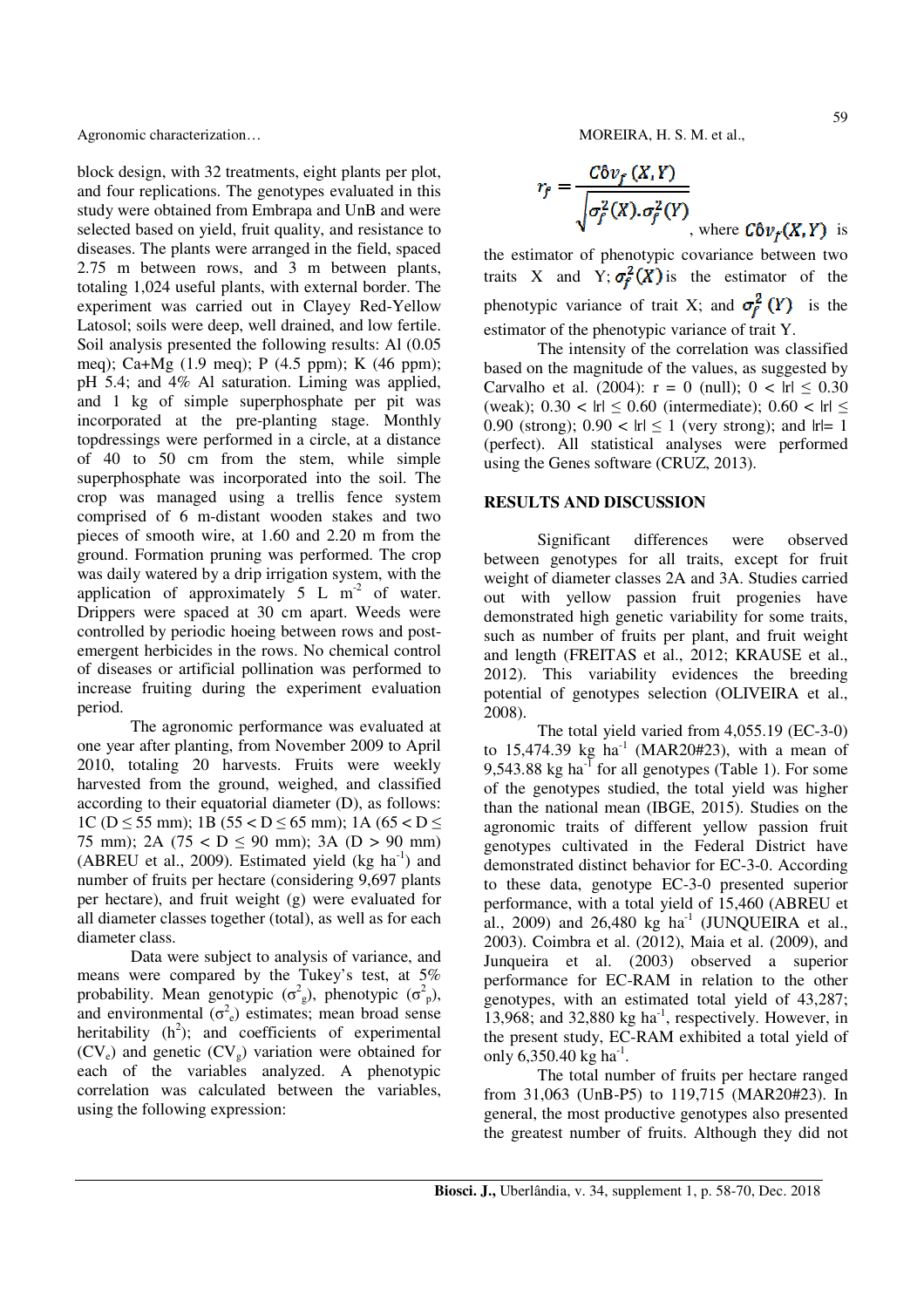Agronomic characterization…  $\blacksquare$  MOREIRA, H. S. M. et al.,

significantly differ, a considerable numerical variation of 52,000 fruits between AR-01 and EC-RAM was recorded. These fruits, in practical terms, could be commercialized (Table 1). MAR20#23 can produce 342,847 fruits per hectare in the edaphoclimatic conditions of the Federal District (COIMBRA et al., 2012), confirming the superior performance of the genotype in this region.

**Table 1.** Total yield (TY; Kg ha<sup>-1</sup>), number of fruits per hectare (TNF), and fruit weight (TFW; g) in 32 yellow passion fruit (*Passiflora edulis* Sims) genotypes cultivated in Brasilia, DF, Brazil.

| Genotype               | TY            | <b>TNF</b>      | <b>TFW</b> |
|------------------------|---------------|-----------------|------------|
| $UnB-P6$               | 12,213.28 abc | 86,729.25 abcd  | 137.06 a   |
| MAR20#40               | 9,742.20 abc  | 86,582.06 abcd  | 114.56 ab  |
| $UnB-P1$               | 8,353.54 abc  | 68,512.06 abcd  | 125.56 ab  |
| MAR20#29               | 4,219.94 bc   | 35,720.00 cd    | 120.00 ab  |
| MAR22#2005             | 9,886.31 abc  | 79,100.56 abcd  | 125.56 ab  |
| Roxo Australiano       | 5,369.65 abc  | 62,874.56 abcd  | 84.56 b    |
| MAR20#15               | 12,659.36 abc | 97,187.06 abcd  | 131.25 ab  |
| <b>MSC</b>             | 5,149.49 abc  | 33,123.00 cd    | 155.25 a   |
| $RC-3$                 | 5,129.09 abc  | 39,899.06 bcd   | 125.56 ab  |
| Rubi Gigante           | 10,499.22 abc | 85,994.56 abcd  | 120.00 ab  |
| $AR-01$                | 13,996.95 abc | 102,879.56 abcd | 137.06 a   |
| $AR-02$                | 8,791.22 abc  | 69,827.06 abcd  | 125.56 ab  |
| MAR20#49               | 8,258.44 abc  | 68,250.56 abcd  | 120.00 ab  |
| <b>BRS</b> Sol Cerrado | 7,663.21 abc  | 61,627.06 abcd  | 125.56 ab  |
| <b>MAR20#6</b>         | 13,010.45 abc | 104,005.25 abc  | 120.00 ab  |
| $UnB- P5$              | 4,601.02 abc  | 31,063.06 d     | 137.06 a   |
| MAR20#23               | 15,474.39 a   | 119,715.00 a    | 125.56 ab  |
| $UnB-P4$               | 10,916.42 abc | 83,087.06 abcd  | 125.56 ab  |
| $UnB-P2$               | 12,164.40 abc | 106,601.25 abc  | 109.25 ab  |
| $UnB-P7$               | 14,663.15 ab  | 102,879.56 abcd | 149.06 a   |
| MAR20#03               | 13,149.69 abc | 101,123.00 abcd | 125.56 ab  |
| $EC-3-0$               | 4,055.19 c    | 37,055.25 cd    | 109.25 ab  |
| MAR20#10               | 9,282.68 abc  | 90,299.25 abcd  | 104.06 ab  |
| MAR20#34               | 11,085.57 abc | 99,855.00 abcd  | 109.25 ab  |
| MAR20#21               | 13,647.48 abc | 118,507.06 ab   | 109.25 ab  |
| FB200                  | 10,578.75 abc | 81,509.25 abcd  | 131.25 ab  |
| $FP-01$                | 8,529.32 abc  | 72,494.56 abcd  | 114.56 ab  |
| <b>BRS GA1</b>         | 11,035.68 abc | 105,949.25 abc  | 104.06 ab  |
| <b>EC-RAM</b>          | 6,350.40 abc  | 50,962.06 abcd  | 125.56 ab  |
| GA <sub>2</sub>        | 10,873.51 abc | 92,415.00 abcd  | 120.00 ab  |
| Redondão               | 8,278.57 abc  | 70,356.56 abcd  | 114.56 ab  |
| MAR20#39               | 5,775.61 abc  | 49,616.56 abcd  | 109.25 ab  |

Different lowercase letters in the columns indicate significant differences (Tukey's test,  $P \le 0.05$ ).

Fruits of diameter classes 1C and 1B are of great interest to the industry for being small and usually rejected by the fresh fruit market. Fruits of greater diameter classes (1A, 2A, and 3A) are intended for the *in natura* market (COIMBRA et al., 2012). The highest yield and the greatest number of fruits of 1C diameter class were observed in BRS GA1, with  $3,343.41$  kg ha<sup>-1</sup> and  $53,939$  fruits, respectively. MSC presented the lowest yield and number of fruits of 1C diameter class, with 238.14 kg ha<sup>-1</sup> and 4,455 fruits. For 1B diameter class, MAR20#23 presented the highest yield (9,019.51 kg  $ha^{-1}$ ) and the greatest number of fruits (62,875). MSC showed the lowest yield  $(2,295.98 \text{ kg ha}^{-1})$  and UnB-P5 showed the lowest number of fruits (16,192). For fruits classified as 1A, UnB-P7 presented the highest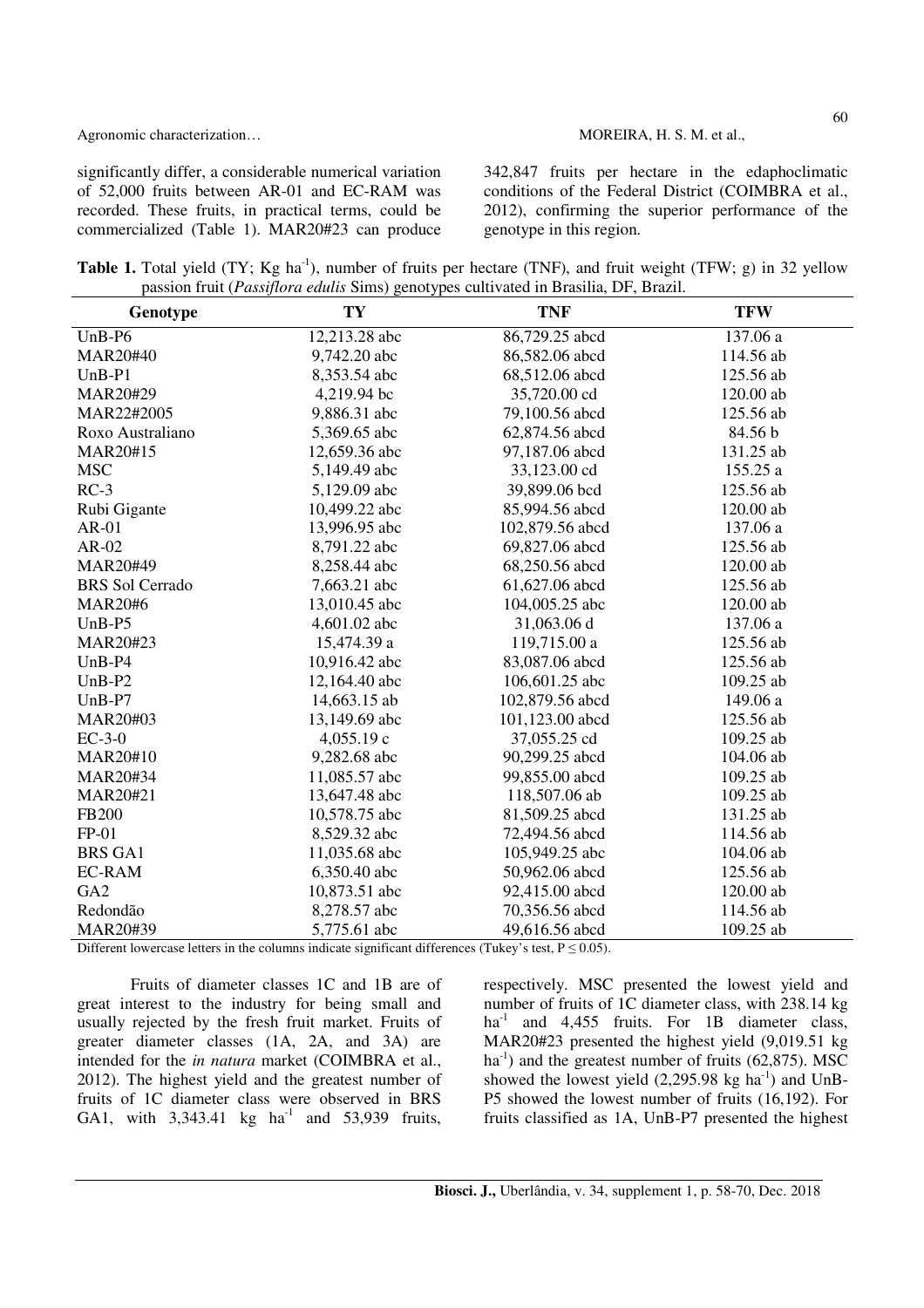of fruits (3,480) (Table 2). Low yields were observed for larger fruits (2A and 3A) when compared with the other diameter classes. For 2A diameter class, AR-01 presented the greatest fruit yield  $(639.99 \text{ kg } \text{ha}^{-1})$  and the greatest number of fruits (2449), differing only from genotype MAR20#29, which registered 2.86 kg ha<sup>-1</sup> and 13 fruits (Table 2). This result corroborates other studies that reported the superior performance of AR-01 in relation to fruit yield and number of fruits in the diameter classes 1A and 2A (ABREU et al., 2009; MAIA et al., 2009; COIMBRA et al., 2012). For the fruits of 3A diameter class, MSC presented the best performance, with  $115.94$  kg ha<sup>-1</sup> and 409 fruits (Table 2).

Greater fruit weight is fundamental to the fresh fruit market. Larger fruits have better commercial classification and, consequently, better prices. Neves et al. (2013) stated that fruits with fruit weight greater than 180 g present good commercial value for the fresh fruit market. The total weight per fruit ranged between 84.56 g (Roxo Australiano) and 155.25 g (MSC), with a mean weight of 121.58 g for all genotypes evaluated (Table 1). Coimbra et al. (2012) reported similar results for genotypes AR-01, AR-02, MAR20#03, FP-01, RC-3, and EC-RAM, and did not detect differences between genotypes. However, the fruit weight range obtained in this study, as well as that reported by Coimbra et al. (2012), was lower than the variations recorded by Campos et al.  $(2007)$   $(191$  and  $228$  g fruit<sup>-1</sup>) and by Vale et al.  $(2013)$   $(207 \text{ and } 286 \text{ g fruit}^{-1})$ . Considering the diameter classes 1C and 1B, genotypes UnB-P7 (71.25 g) and MAR20#15 (155.25 g) presented the highest fruit weight, respectively, while genotypes EC-RAM (38.06 g) and Roxo Australiano (99.00 g) showed the lowest values, respectively. UnB-P5 obtained the greatest fruit weight in the 1A diameter class (231.56 g), differing only from EC-3-0 (174.56 g). No significant differences were recorded between fruit weight in the diameter classes 2A and 3A for the different genotypes (Table 2).

The contrasts observed among the different studies may be due to the genetic nature of the analyzed materials since they are originated from open pollination. Additionally, different water and nutritional management, distinct harvest times, different substrates and packages used for seedling

formation, plant physiological conditions, and environmental factors favorable to the occurrence of phytopathogens may have contributed to these variations. The pollination type should also be considered since it influences fruiting. Artificial pollination, which was not performed in the present study, would have substantially increased yield, fruit weight, fruit diameter and length, and percentage of pulp; and reduced peel thickness (KRAUSE et al., 2012). Such traits would favor both the fresh fruit market and the industry. Fruits with greater pulp weight and size are preferred by the *in natura* market. Conversely, high pulp yield and reduced peel thickness are desirable traits for industrial purposes (FERREIRA et al., 2010).

The three variables evaluated presented heritability estimates of high magnitude (Table 3). The  $CV_g$  for the variables total yield (14.70), total number of fruits (15.06), and total fruit weight (4.09) were low when compared with the results obtained by Freitas et al. (2011) (Table 3). These low values may indicate the existence of low genetic variability among the evaluated genotypes.

Heritability values ranged from 8.17 (fruit weight of 2A diameter class) to 81.70% (number of fruits of 1C diameter class) (Table 4). Considering the magnitudes of heritability estimates and the  $CV_g$ , higher gains with direct selection are expected for yield and number of fruits of 1C diameter class since the environment has little influence on the expression of these traits. Oliveira et al. (2008) reported the highest estimates of coefficients of heritability (greater than 50%) for fruit length, number of fruits per plant, and fruit weight. Similarly, Freitas et al. (2011) reported high heritability values for the number of fruits per plot (98.02%) and fruit length  $(82.69\%).$ 

Despite the low  $CV_g$  observed for the different diameter classes, the  $CV_g/CV_e$  ratio was greater than 1 for number of fruits of 1C diameter class (1.06) and total fruit yield for the same diameter class (1.02) (Table 4). These values indicate a favorable selection condition since the genetic variance surpasses the environmental variance. These variables also presented the highest heritability estimates, contributing to the values of  $CV_{\alpha}/CV_{\alpha}$  ratio. For the other variables,  $CV_{\varphi}/CV_{\varphi}$  ratio was lower than 1, indicating that the use of simple breeding methods, such as mass selection, will not provide significant gains during the selection process. Breeding methods based on family performance are more appropriate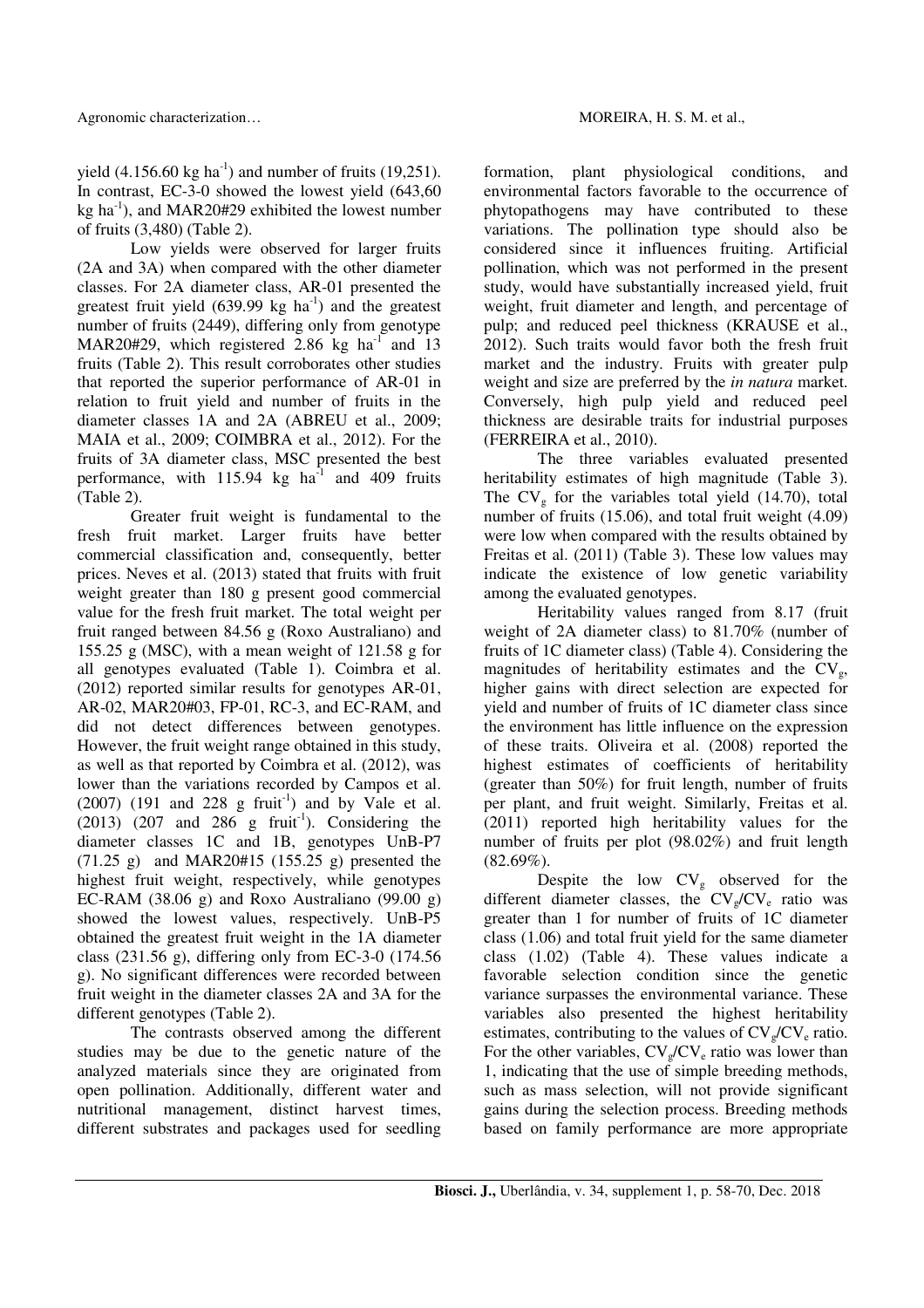Agronomic characterization…  $\blacksquare$  MOREIRA, H. S. M. et al.,

than those based on individual performance (FREITAS et al., 2015).

Seventy significant phenotypic correlations were observed, with valuesvarying between 0.34 and 0.99. In 60% of the significant correlations, estimates values were equal to or greater than 0.6, indicating a strong correlation and the possibility of indirect selection for these traits. The presence of significance for low correlation values has been detected by other authors (VASCONCELOS et al., 1998; KUREK et al., 2002), and may be associated with the high degrees of freedom included in the t-test (VASCONCELOS et al., 1998) (Table 5). In this study, the increase in the total number of fruits increased the total yield  $(r_f = 0.96)$ , as also reported in other studies (OLIVEIRA et al., 2011; NEVES et al., 2013). Similarly, Pimentel et al. (2008) recorded a strong phenotypic correlation between number of fruits and yield per plant. Strong phenotypic correlations were observed between number of fruits and fruit yield for each diameter class: 1C  $(r_f = 0.98)$ , 1B ( $r_f = 0.97$ ), 1A ( $r_f = 0.99$ ), 2A ( $r_f = 0.99$ ), 3A ( $r_f =$ 0.98). For fruits of 3A diameter class, a strong correlation was reported between number of fruits and fruit weight ( $r_f = 0.92$ ), and between fruit yield and fruit weight  $(r_f = 0.94)$  (Table 5).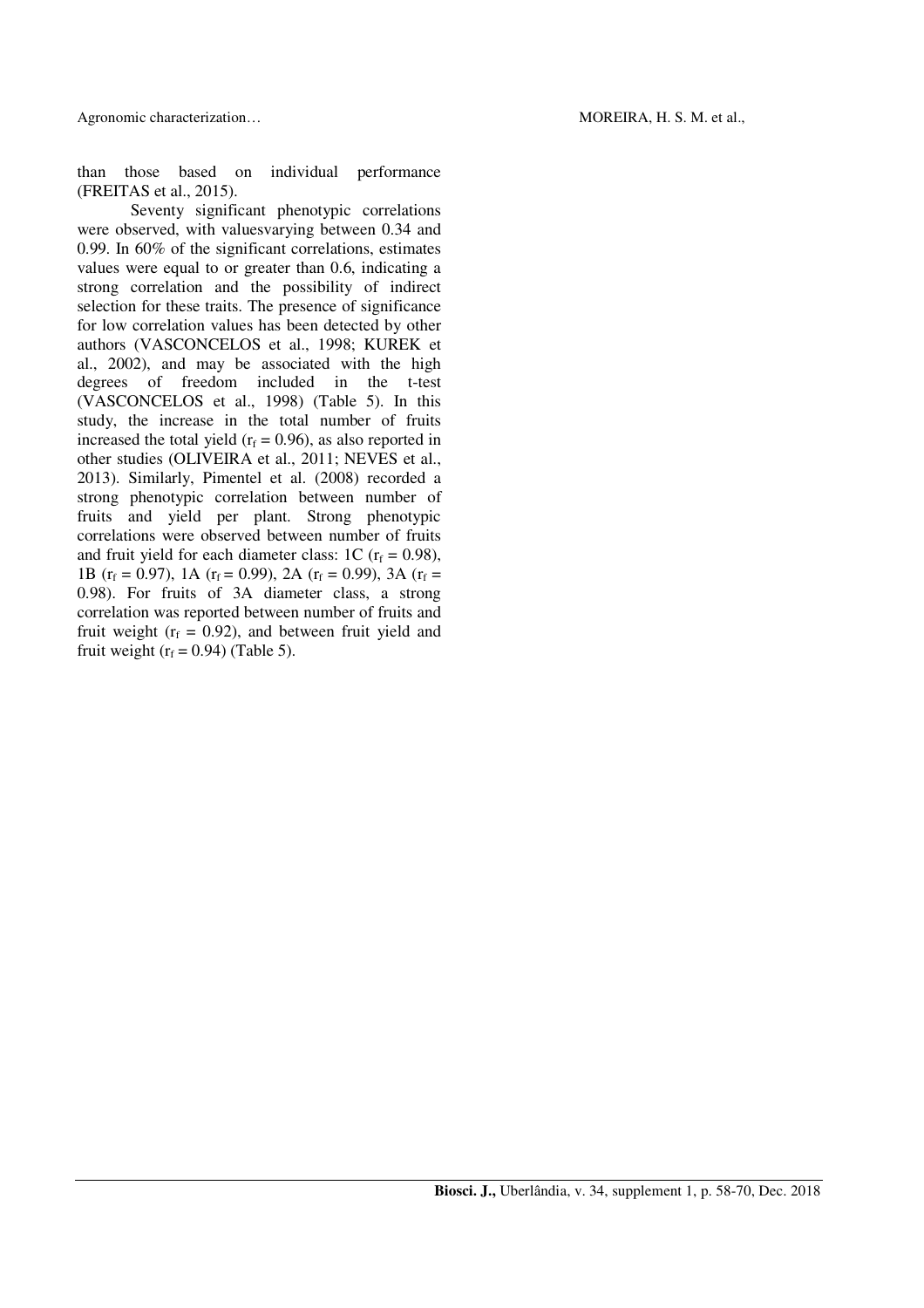Agronomic characterization... MOREIRA, H. S. M. et al.,

Table 2. Yield (Y; Kg ha<sup>-1</sup>), number of fruits per hectare (NF), and fruit weight (FW; g) of diameter classes 1C, 1B, 1A, 2A, and 3A in 32 yellow passion fruit (*Passiflora edulis* Sims) genotypes cultivated in Brasilia, DF, Brazil.

| Genotype               | Y <sub>1</sub> C | NF1C             | <b>FW1C</b> | Y1B          | NF1B         | <b>FW1B</b> |
|------------------------|------------------|------------------|-------------|--------------|--------------|-------------|
| $UnB-P6$               | 1,621.8 abcde    | 25,200.56 abcdef | 67.06 ab    | 7,082.25 ab  | 45,795.00 ab | 149.06 ab   |
| MAR20#40               | 2,555.2 abc      | 39,401.25 abcd   | 63.00 ab    | 5,683.45 abc | 39,999.00 ab | 143.00 ab   |
| $UnB-P1$               | 857.94 cde       | 16,575.56 cdef   | 51.56 ab    | 5,161.98 abc | 41,208.00 ab | 125.56 ab   |
| MAR20#29               | 616.22 cde       | 11,341.25 cdef   | 51.56 ab    | 2,843.44 abc | 20,519.56 ab | 131.25 ab   |
| MAR22#2005             | 1,769.56 abcd    | 28,644.56 abcde  | 63.00 ab    | 5,770.8 abc  | 39,600.00 ab | 143.00 ab   |
| Roxo Australiano       | 771.32 cde       | 16,769.25 bcdef  | 44.56 ab    | 3,378.24 abc | 37,732.06 ab | 99.00 b     |
| MAR20#15               | 2,000.81 abcd    | 31,772.06 abcde  | 63.00 ab    | 7,823.21 abc | 51,983.00 ab | 155.25 a    |
| <b>MSC</b>             | 238.14 e         | 4,454.56 f       | 51.56 ab    | 2,295.98 c   | 16,383.00 b  | 143.00 ab   |
| $RC-3$                 | 503.04 de        | 9,949.06 ef      | 44.56 ab    | 2,960.11 abc | 21,903.00 ab | 125.56 ab   |
| Rubi Gigante           | 1,745.04 abcd    | 29,583.00 abcde  | 55.25 ab    | 6,326.48 abc | 45,368.00 ab | 143.00 ab   |
| $AR-01$                | 1,661.52 abcde   | 27,059.25 abcde  | 63.00 ab    | 7,886.28 abc | 55,813.06 ab | 137.06 ab   |
| $AR-02$                | 839.06 cde       | 14,640.00 cdef   | 55.25 ab    | 5,164.26 abc | 40,601.25 ab | 120.00 ab   |
| MAR20#49               | 939.45 cde       | 20,519.56 abcdef | 48.00 ab    | 4,204.55 abc | 33,214.06 ab | 125.56 ab   |
| <b>BRS</b> Sol Cerrado | 802.37 cde       | 14,160.00 cdef   | 55.25 ab    | 4,229.19 abc | 34,595.00 ab | 120.00 ab   |
| <b>MAR20#6</b>         | 1,950.21 abcd    | 31,328.00 abcde  | 63.00 ab    | 8,305.92 abc | 59,657.06 a  | 137.06 ab   |
| $UnB- P5$              | 549.08 de        | 8,234.56 ef      | 63.00 ab    | 2,540.04 bc  | 16,191.56 b  | 149.06 ab   |
| MAR20#23               | 2,581.64 abc     | 38,024.00 abcd   | 67.06 ab    | 9,019.51 a   | 62,874.56 a  | 143.00 ab   |
| $UnB-P4$               | 877.5 cde        | 15,251.25 cdef   | 55.25 ab    | 6,484.66 abc | 49,394.06 ab | 131.25 ab   |
| $UnB-P2$               | 2,559.20 abc     | 39,302.06 abcd   | 67.06 ab    | 6,524.19 abc | 52,325.56 ab | 120.00 ab   |
| $UnB- P7$              | 2,019.95 abcd    | 28,644.56 abcde  | 71.25 a     | 7,752.05 abc | 51,983.00 ab | 149.06 ab   |
| MAR20#03               | 1,737.78 abcd    | 30,536.56 abcde  | 55.25 ab    | 7,914.37 abc | 54,989.25 ab | 149.06 ab   |
| $EC-3-0$               | 651.25 cde       | 11,288.06 def    | 55.25 ab    | 2,621.97 abc | 20,735.00 ab | 120.00 ab   |
| MAR20#10               | 2,057.79 abcd    | 38,906.56 abcd   | 55.25 ab    | 5,296.9 abc  | 41,411.25 ab | 131.25 ab   |
| MAR20#34               | 2,240.26 abcd    | 39,899.06 abc    | 55.25 ab    | 6,498.67 abc | 48,619.25 ab | 131.25 ab   |
| MAR20#21               | 3,259.83 ab      | 49,394.06 ab     | 63.00 ab    | 8,792.71 ab  | 61,131.56 a  | 137.06 ab   |
| FB200                  | 1,977.54 abcd    | 28,055.25 abcde  | 67.06 ab    | 6,959.04 abc | 46,009.25 ab | 143.00 ab   |
| $FP-01$                | 1,190.28 abcde   | 21,903.00 abcdef | 55.25 ab    | 5,542.49 abc | 41,513.06 ab | 131.25 ab   |
| <b>BRS GA1</b>         | 3,343.41 a       | 53,939.06 a      | 63.00 ab    | 5,881.84 abc | 42,641.25 ab | 137.06 ab   |
| <b>EC-RAM</b>          | 680.21 cde       | 15,624.00 cdef   | 38.06 b     | 3,621.41 abc | 26,081.25 ab | 137.06 ab   |
| GA <sub>2</sub>        | 1,460.47 abcde   | 26,731.25 abcde  | 55.25 ab    | 7,014.55 abc | 53,475.56 ab | 131.25 ab   |
| Redondão               | 1,377.10 abcde   | 24,179.25 abcdef | 59.06 ab    | 5,196.12 abc | 38,219.25 ab | 137.06 ab   |
| MAR20#39               | 973.18 bcde      | 16,834.06 bcdef  | 55.25 ab    | 3,452.16 abc | 25,599.00 ab | 131.25 ab   |

Different lowercase letters in the columns indicate significant differences (Tukey's test,  $P \le 0.05$ ).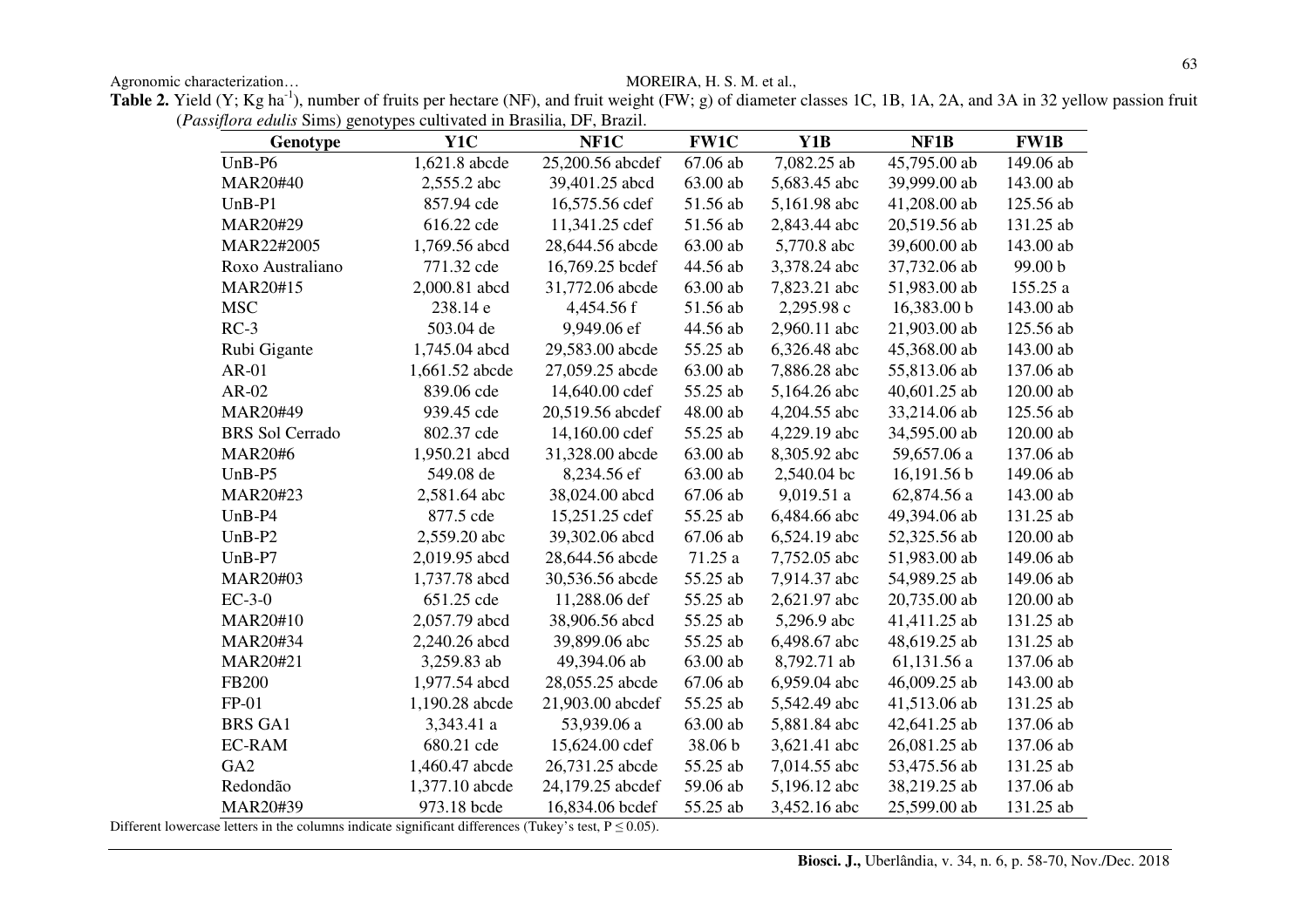Agronomic characterization... MOREIRA, H. S. M. et al.,

## **Table 2. Continuation.**

| Genotype               | Y1A         | NF1A         | <b>FW1A</b> | Y2A               | NF <sub>2</sub> A | FW <sub>2</sub> A | Y3A                | NF3A              | <b>FW3A</b> |
|------------------------|-------------|--------------|-------------|-------------------|-------------------|-------------------|--------------------|-------------------|-------------|
| $UnB-P6$               | 3,076.52 ab | 13,629.56 ab | 224.00 ab   | 316.69 ab         | 1,313.06 ab       | 231.56 a          | 9.31 <sub>b</sub>  | 41.25 b           | 67.06 a     |
| <b>MAR20#40</b>        | 1,364.22 ab | 6,723.00 ab  | 195.00 ab   | 7.40 ab           | 41.25 ab          | 55.25 a           | 0.00 <sub>b</sub>  | 0.00 <sub>b</sub> | 0.00a       |
| $UnB-PI$               | 1,778.89 ab | 8,601.56 ab  | 202.06 ab   | 449.57 ab         | 1.405.25 ab       | 323.00 a          | 0.00 <sub>b</sub>  | 0.00 <sub>b</sub> | 0.00a       |
| MAR20#29               | 713.6 b     | 3,480.00 b   | 188.06 ab   | 2.86 <sub>b</sub> | 13.06 b           | 24.00a            | 0.00 <sub>b</sub>  | 0.00 <sub>b</sub> | 0.00a       |
| MAR22#2005             | 2,067.84 ab | 9,554.06 ab  | 209.25 ab   | 233.05 ab         | 929.25 ab         | 239.25 a          | 0.00 <sub>b</sub>  | 0.00 <sub>b</sub> | 0.00a       |
| Roxo Australiano       | 1,119.36 ab | 5,928.00 ab  | 174.56 ab   | 34.5 ab           | 161.56 ab         | $120.00\ \rm{a}$  | 5.22 b             | 35.00 b           | 17.06 a     |
| MAR20#15               | 2,502.72 ab | 11,555.25 ab | 216.56 ab   | 154.84 ab         | 575.00 ab         | 143.00 a          | 0.00 <sub>b</sub>  | 0.00 <sub>b</sub> | 0.00a       |
| <b>MSC</b>             | 1,772.89 ab | 9,024.00 ab  | 202.06 ab   | 608.40 ab         | 2.375.56 ab       | $255.00\ a$       | 115.94 a           | 409.06 a          | 168.00 a    |
| $RC-3$                 | 1,467.73 ab | 7,097.06 ab  | 209.25 ab   | 162.61 ab         | 769.06 ab         | 209.25 a          | 0.00 <sub>b</sub>  | 0.00 <sub>b</sub> | 0.00a       |
| Rubi Gigante           | 2,183.74 ab | 9,899.25 ab  | 216.56 ab   | 174.72 ab         | 675.00 ab         | 149.06 a          | 0.00 <sub>b</sub>  | 0.00 <sub>b</sub> | 0.00a       |
| $AR-01$                | 3,706.59 a  | 17,094.56 a  | 209.25 ab   | 639.99 a          | 2,449.25 a        | 263.06 a          | 13.05 ab           | 41.25 b           | 94.06 a     |
| $AR-02$                | 2,383.16 ab | 12,044.06 ab | 195.00 ab   | 276.41 ab         | 1,104.56 ab       | 255.00 a          | 0.00 <sub>b</sub>  | 0.00 <sub>b</sub> | 0.00a       |
| MAR20#49               | 2,374.68 ab | 11,235.00 ab | 216.56 ab   | 567.38 ab         | 2,184.56 ab       | 155.25 a          | 0.00 <sub>b</sub>  | 0.00 <sub>b</sub> | 0.00a       |
| <b>BRS</b> Sol Cerrado | 2,256.75 ab | 11,129.25 ab | 202.06 ab   | 212.06 ab         | 840.00 ab         | 239.25 a          | 6.16 <sub>b</sub>  | 24.00 b           | 26.56 a     |
| <b>MAR20#6</b>         | 2,560.80 ab | 12,154.06 ab | 209.25 ab   | 158.20 ab         | 599.25 ab         | 255.00 a          | 0.00 <sub>b</sub>  | 0.00 <sub>b</sub> | 0.00a       |
| $UnB-P5$               | 1,296.18 ab | 5,661.56 ab  | 231.56 a    | 145.16 ab         | 599.25 ab         | 137.06 a          | 0.00 <sub>b</sub>  | 0.00 <sub>b</sub> | 0.00a       |
| MAR20#23               | 3,634.74 a  | 17,555.25 a  | 209.25 ab   | 161.40 ab         | 741.56 ab         | 202.06 a          | 0.00 <sub>b</sub>  | 0.00 <sub>b</sub> | 0.00a       |
| $UnB-P4$               | 2,840.07 ab | 15,128.00 ab | 181.25 ab   | 506.59 ab         | 2,208.00 ab       | 224.00 a          | 0.00 <sub>b</sub>  | 0.00 <sub>b</sub> | 0.00a       |
| $UnB-P2$               | 2,510.64 ab | 12,768.00 ab | 188.06 ab   | 390.62 ab         | 1,443.00 ab       | 255.00 a          | 10.40 <sub>b</sub> | 35.00 b           | 29.25 a     |
| $UnB- P7$              | 4,156.50a   | 19,250.56 a  | 216.56 ab   | 510.15 ab         | 2,001.56 ab       | 149.06 a          | 0.00 <sub>b</sub>  | 0.00 <sub>b</sub> | 0.00a       |
| MAR20#03               | 2,899.36 ab | 13,224.00 ab | 224.00 ab   | 408.96 ab         | 1.599.00 ab       | 255.00 a          | 16.64 ab           | 59.06 ab          | 89.25 a     |
| $EC-3-0$               | 643.6 b     | 3,874.06 b   | 174.56 b    | 24.88 ab          | 104.06 ab         | 67.06 a           | 0.00 <sub>b</sub>  | 0.00 <sub>b</sub> | 0.00a       |
| MAR20#10               | 1,781.56 ab | 8,835.00 ab  | 195.00 ab   | 60.02 ab          | 296.57 ab         | 114.56 a          | 0.00 <sub>b</sub>  | 0.00 <sub>b</sub> | 0.00a       |
| MAR20#34               | 2,077.20 ab | 10,049.06 ab | 202.06 ab   | 142.51 ab         | 587.06 ab         | 137.06 a          | 0.00 <sub>b</sub>  | 0.00 <sub>b</sub> | 0.00a       |
| MAR20#21               | 1,459.26 ab | 7,097.06 ab  | 202.06 ab   | 54.17 ab          | 224.00 ab         | 143.00 a          | 0.00 <sub>b</sub>  | 0.00 <sub>b</sub> | 0.00a       |
| <b>FB200</b>           | 1,462.28 ab | 6,682.06 ab  | 216.56 ab   | 59.90 ab          | 296.56 ab         | 120.00 a          | 5.70 <sub>b</sub>  | 24.00 b           | 24.00 a     |
| $FP-01$                | 1,737.78 ab | 8,788.06 ab  | 195.00 ab   | 28.31 ab          | 109.25 ab         | 155.25 a          | 0.00 <sub>b</sub>  | 0.00 <sub>b</sub> | 0.00a       |
| <b>BRS GA1</b>         | 1,639.04 ab | 8,099.00 ab  | 202.06 ab   | 67.08 ab          | 399.00 ab         | 120.00 a          | 0.00 <sub>b</sub>  | 0.00 <sub>b</sub> | 0.00a       |
| <b>EC-RAM</b>          | 1,698.46 ab | 7,831.25 ab  | 216.56 ab   | 82.51 ab          | 350.56 ab         | 131.25 a          | 0.00 <sub>b</sub>  | 0.00 <sub>b</sub> | 0.00a       |
| GA <sub>2</sub>        | 2,174.15 ab | 10,815.00 ab | 195.00 ab   | 121.63 ab         | 624.00 ab         | 195.00 a          | 0.00 <sub>b</sub>  | 0.00 <sub>b</sub> | 0.00a       |
| Redondão               | 1,598.33 ab | 7,568.00 ab  | 202.06 ab   | 57.6 ab           | 224.00 ab         | 155.25 a          | 0.00 <sub>b</sub>  | 0.00 <sub>b</sub> | 0.00a       |
| MAR20#39               | 1,169.64 ab | 6,083.00 ab  | 202.06 ab   | 81.22 ab          | 389.06 ab         | 120.00 a          | 0.00 <sub>b</sub>  | 0.00 <sub>b</sub> | 0.00a       |

Different lowercase letters in the columns indicate significant differences (Tukey's test,  $P \le 0.05$ ).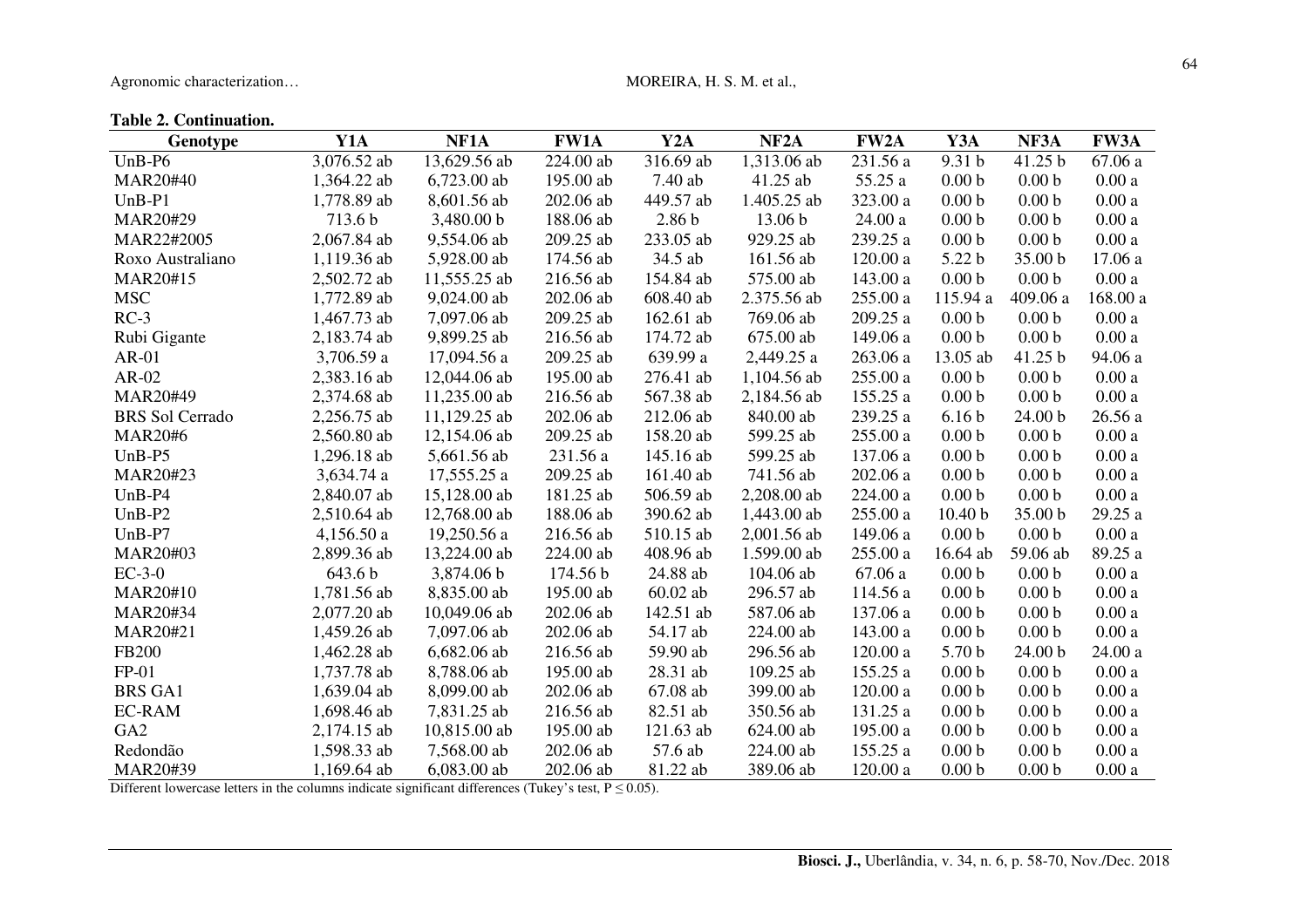| <b>Table 3.</b> Estimates of mean phenotypic ( $V_p$ ), genotypic ( $V_g$ ), and environmental variances ( $V_e$ ), mean broad sense heritability (h <sup>2</sup> ), coefficient of genetic |  |
|---------------------------------------------------------------------------------------------------------------------------------------------------------------------------------------------|--|
| variation ( $CV_g$ ), and coefficient of relative variance ( $CV_g/CV_g$ ) for total yield (TY; Kg ha <sup>-1</sup> ), total number of fruits per hectare (TNF), and total fruit            |  |
| weight (TFW; g) in 32 yellow passion fruit ( <i>Passiflora edulis</i> Sims) genotypes cultivated in Brasilia, DF, Brazil.                                                                   |  |

| ، ب<br><b>Genetic parameters</b> | $\sim$ $\sim$<br>$\sim$ 1<br>TV. | <b>TNF</b> | <b>TFW</b> |
|----------------------------------|----------------------------------|------------|------------|
| $\sigma_{\rm n}$                 | 305,608.45                       | 2,406.28   | 0.39       |
| $\sigma_{\rm e}$                 | 105,835.73                       | 689.31     | 0.19       |
| $\sigma$ $\sim$                  | 199,772.71                       | 1,716.97   | 0.20       |
| $h^2\%$                          | 65.37                            | 71.35      | 52.38      |
| CV <sub>o</sub>                  | 14.70                            | 15.06      | 4.09       |
| CV <sub>o</sub> /CV              | 0.69                             | 0.79       | 0.52       |

**Table 4.** Estimates of mean phenotypic (V<sub>p</sub>), genotypic (V<sub>g</sub>), and environmental variances (V<sub>e</sub>), mean broad sense heritability (h<sup>2</sup>), coefficient of genetic variation (CV<sub>g</sub>), and coefficient of relative variance (CV<sub>g</sub>/CV<sub>e</sub>) for yield (Y; Kg ha<sup>-1</sup>), number of fruits per hectare (NF), and fruit weight (FW; g) of diameter classes 1C, 1B, 1A, 2A, and 3A in 32 yellow passion fruit (*Passiflora edulis* Sims) genotypes cultivated in Brasilia, DF, Brazil.

| Genetic                   |            | NF       | FW    |            | NF      | FW   |           | NF     | $\overline{\phantom{a}}$<br>FW | . J 1     | NF <sub>2A</sub> | FW   |          | NF    | FW    |
|---------------------------|------------|----------|-------|------------|---------|------|-----------|--------|--------------------------------|-----------|------------------|------|----------|-------|-------|
| <i>parameters</i>         | 1C         | 1C       | 1C    | 1B         | 1B      | 1B   | 1A        | 1А     | 1A                             | 2A        |                  | 2A   | 3A       | 3A    | 3A    |
| $\sigma_{\rm n}$          | 115,268.71 | .556.88  | 0.25  | 188,934.94 | ,206.35 | 0.26 | 83,431.72 | 366.37 | 0.22                           | 44,511.70 | 161.92           | 8.19 | 4,811.06 | 14.97 | 10.46 |
| $\sigma_e^2$              | 22,249.63  | 285.44   | 0.14  | 64,613.05  | 399.23  | 0.17 | 35,332.58 | 150.42 | 0.11                           | 17,727.21 | 67.55            | 7.52 | .768.98  | 5.4   | 4.77  |
| $\sigma^2_{\ \rho}$       | 93,019.08  | 1,271.44 | 0.11  | 124,321.89 | 807.11  | 0.09 | 48,099.14 | 215.95 | 0.11                           | 26,784.50 | 94.37            | 0.67 | 3,042.08 | 9.57  | 5.69  |
| $h^2\%$                   | 80.7       | 81.7     | 43.86 | 65.8       | 66.91   | 35.  | 57.65     | 58.94  | 50.85                          | 60.17     | 58.28            | 8.17 | 63.23    | 63.9  | 54.41 |
| $CV_{\sigma}$             | 25.77      | 23.14    | 4.37  | 15.11      | 14.2    | 2.59 | 15.57     | 15     | 2.33                           | 39.4      | 36.52            | 6.31 | 170.94   | 113.8 | 90.32 |
| $CV_{\alpha}/CV_{\alpha}$ | .02        | .06      | 0.44  | 0.69       | 0.7     | 0.37 | 0.58      | 0.6    | 0.51                           | 0.62      | 0.59             | 0.15 | 0.66     | 0.67  | 0.55  |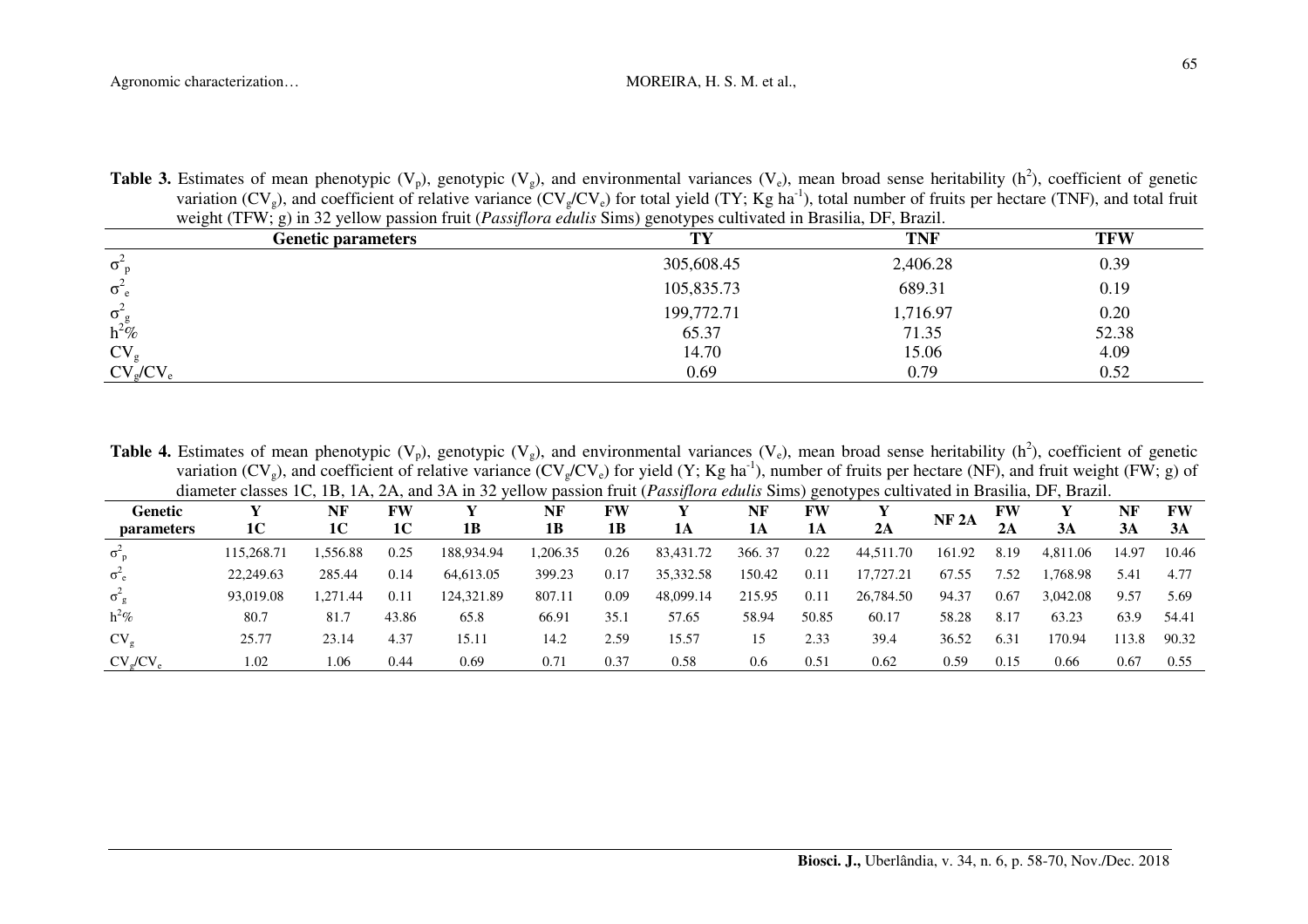| <b>Table 5.</b> Estimates of phenotypic correlation $(r_p)$ among total number of fruits per hectare (TNF), total yield (TY; Kg ha <sup>-1</sup> ), total fruit weight (TFW; g), and |  |
|--------------------------------------------------------------------------------------------------------------------------------------------------------------------------------------|--|
| yield (Y; Kg ha <sup>-1</sup> ), number of fruits per hectare (NF), and fruit weight (FW; g) of diameter classes 1C, 1B, 1A, 2A, and 3A, in 32 yellow passion                        |  |
| fruit ( <i>Passiflora edulis</i> Sims) genotypes cultivated in Brasilia, DF, Brazil.                                                                                                 |  |

|                   | <b>TNF</b> | TY      | TFW     | NF1C    | Y1C     | <b>FW 1C</b> | NF1B    | Y1B     | <b>FW1B</b> | NF1A    | Y1A     | <b>FW1A</b> | NF <sub>2</sub> A | Y2A     | <b>FW2A</b> | NF3A    | Y3A     | <b>FW3A</b> |
|-------------------|------------|---------|---------|---------|---------|--------------|---------|---------|-------------|---------|---------|-------------|-------------------|---------|-------------|---------|---------|-------------|
| <b>TNF</b>        |            | $0.96*$ | $-0.13$ | $0.90*$ | $0.89*$ | $0.57*$      | $0.97*$ | $0.95*$ | 0.25        | $0.65*$ | $0.65*$ | 0.13        | 0.18              | 0.17    | 0.27        | $-0.18$ | $-0.16$ | $-0.03$     |
| TY                |            |         | 0.15    | $0.78*$ | $0.81*$ | $0.65*$      | $0.94*$ | $0.98*$ | 0.43        | $0.78*$ | $0.79*$ | 0.3         | $0.35*$           | 0.34    | 0.39        | $-0.09$ | $-0.06$ | 0.08        |
| <b>TFW</b>        |            |         |         | $-0.34$ | $-0.24$ | 0.25         | $-0.10$ | 0.08    | $0.64*$     | $0.43*$ | $0.48*$ | $0.57*$     | $0.60*$           | $0.60*$ | $0.39*$     | $0.37*$ | $0.39*$ | 0.39        |
| NF1C              |            |         |         |         | $0.98*$ | $0.54*$      | $0.78*$ | $0.79*$ | 0.26        | 0.32    | 0.33    | 0.10        | $-0.14$           | $-0.15$ | $-0.05$     | $-0.31$ | $-0.29$ | $-0.18$     |
| Y1C               |            |         |         |         |         | $0.67*$      | $0.79*$ | $0.81*$ | 0.34        | 0.34    | $0.36*$ | 0.13        | $-0.12$           | $-0.13$ | $-0.04$     | $-0.27$ | $-0.25$ | $-0.15$     |
| <b>FW1C</b>       |            |         |         |         |         |              | $0.52*$ | $0.63*$ | $0.52*$     | $0.40*$ | $0.42*$ | 0.22        | 0.11              | 0.11    | 0.09        | $-0.04$ | $-0.01$ | 0.07        |
| NF1B              |            |         |         |         |         |              |         | $0.97*$ | 0.19        | $0.67*$ | $0.67*$ | 0.09        | 0.20              | 0.20    | $0.35*$     | $-0.18$ | $-0.16$ | $-0.01$     |
| Y1B               |            |         |         |         |         |              |         |         | $0.41*$     | $0.69*$ | $0.70*$ | 0.25        | 0.21              | 0.21    | 0.33        | $-0.18$ | $-0.15$ | 0.004       |
| <b>FW1B</b>       |            |         |         |         |         |              |         |         |             | 0.29    | $0.36*$ | $0.70*$     | 0.16              | 0.15    | 0.02        | 0.05    | 0.07    | 0.11        |
| NF1A              |            |         |         |         |         |              |         |         |             |         | $0.99*$ | 0.30        | $0.74*$           | $0.73*$ | $0.65*$     | 0.12    | 0.15    | 0.26        |
| Y1A               |            |         |         |         |         |              |         |         |             |         |         | $0.41*$     | $0.73*$           | $0.72*$ | $0.64*$     | 0.11    | 0.14    | 0.27        |
| <b>FW1A</b>       |            |         |         |         |         |              |         |         |             |         |         |             | 0.32              | 0.32    | 0.26        | 0.05    | 0.07    | 0.17        |
| NF <sub>2</sub> A |            |         |         |         |         |              |         |         |             |         |         |             |                   | $0.99*$ | $0.75*$     | $0.43*$ | $0.45*$ | $0.49*$     |
| Y <sub>2</sub> A  |            |         |         |         |         |              |         |         |             |         |         |             |                   |         | $0.76*$     | $0.43*$ | $0.45*$ | $0.49*$     |
| FW2A              |            |         |         |         |         |              |         |         |             |         |         |             |                   |         |             | $0.34*$ | $0.36*$ | $0.41*$     |
| NF3A              |            |         |         |         |         |              |         |         |             |         |         |             |                   |         |             |         | $0.98*$ | $0.92*$     |
| Y3A               |            |         |         |         |         |              |         |         |             |         |         |             |                   |         |             |         |         | $0.94*$     |
| <b>FW3A</b>       |            |         |         |         |         |              |         |         |             |         |         |             |                   |         |             |         |         |             |

\*Correlation is significant at 0.05 level.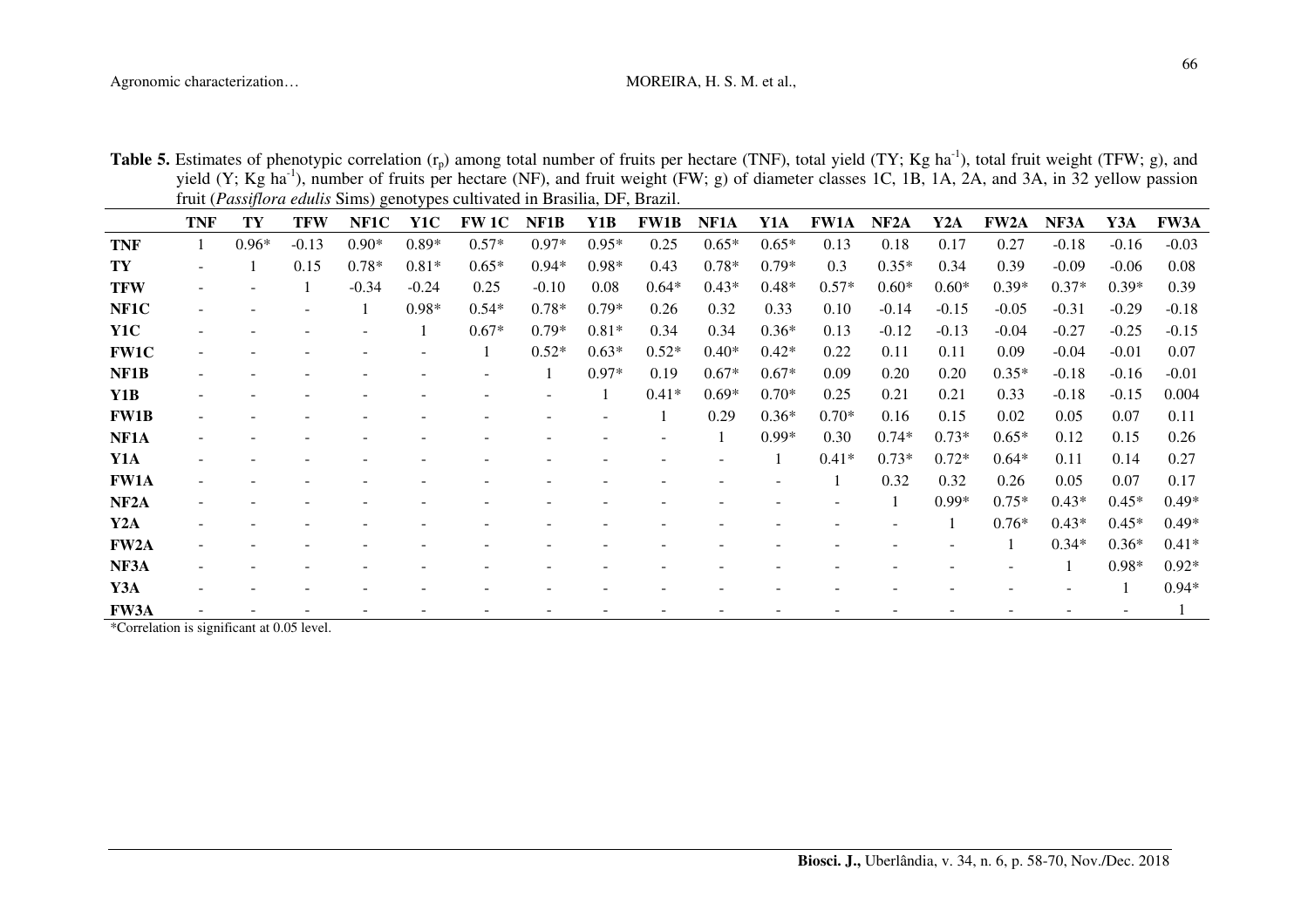The total number of fruits was negatively correlated with the fruit weight  $(r_f = -0.13)$ , as also observed by Pimentel et al. (2008) and Neves et al. (2013) for genetic correlations in parents and hybrids of yellow passion fruit. Therefore, an increase in the number of fruits reduced fruits size, which is undesirable for the fresh fruit market. The total number of fruits negatively correlated with the number of fruits of 1C ( $r_f = -0.34$ ) and 1B ( $r_f = -0.34$ ) 0.10) diameter classes, as well as with the yield of fruits of 1C diameter class  $(r_f = -0.24)$ . A negative correlation was also reported between the variables of fruits of smaller diameter class (1C and 1B) and the variables of fruits of greater diameter class (2A and 3A) (Table 5).

## **CONCLUSIONS**

Genotypes MAR20#23 and UnB-P7 presented the highest total yield, with values higher than the national mean. MAR20#23 also showed the greatest total number of fruits per hectare, standing out from the other genotypes.

The highest yield and the greatest number of fruits suitable for industrial purposes (diameter classes 1C and 1B) were identified in genotypes BRS GA1 and MAR20#23.

For the *in natura* consumption, the best performance was verified in UnB-P7, AR-01, and MSC (diameter classes 1A, 2A, and 3A, respectively).

High heritability values and  $CV_g/CV_e$  ratio greater than 1 for yield and number of fruits of 1C diameter class indicate a favorable selection condition.

The differences in yield and fruit quality recorded for the genotypes of this study confirm the potential for selection and future crosses that aim at increasing these traits.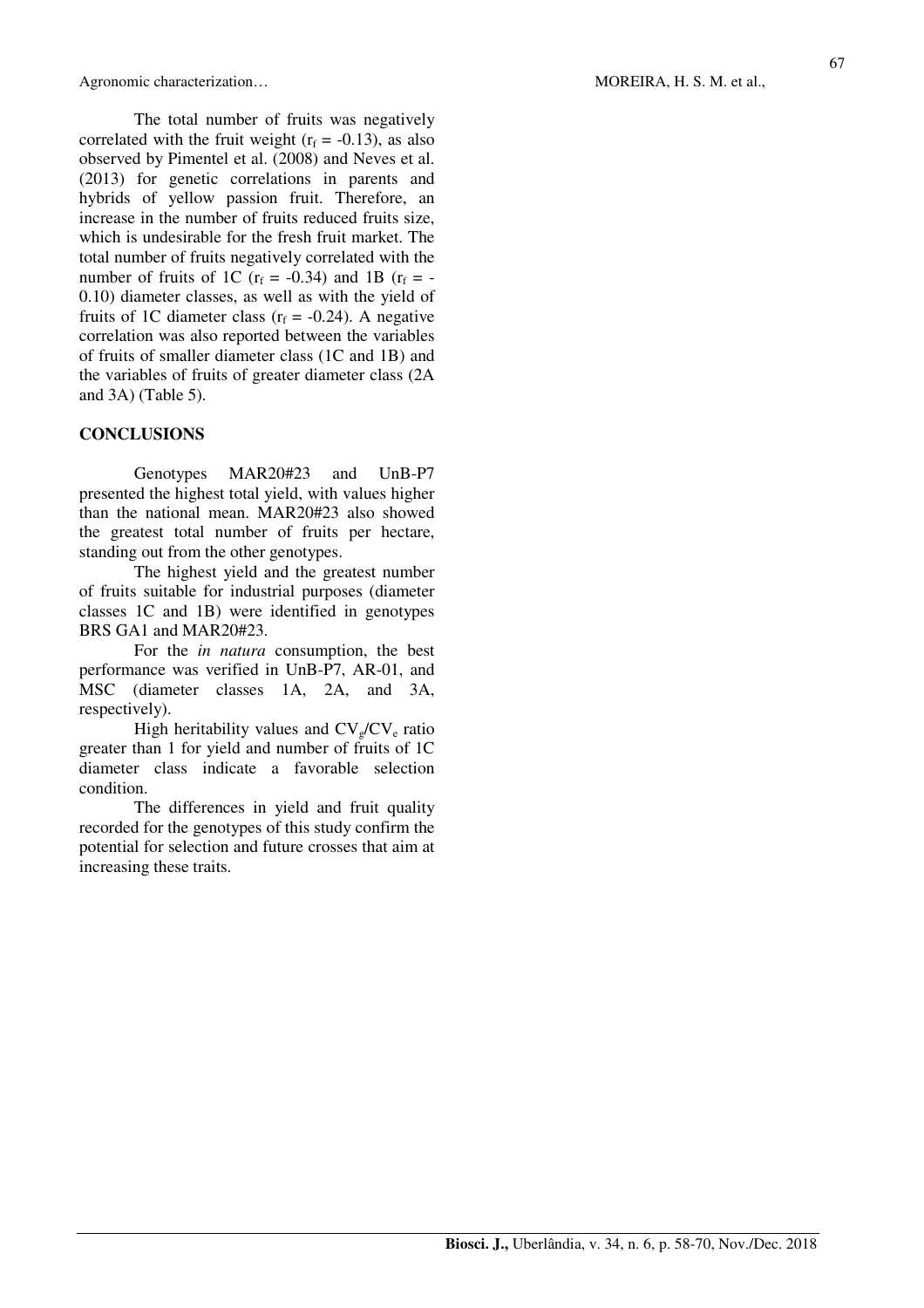**RESUMO:** A seleção de genótipos de maracujazeiro azedo (*Passiflora edulis* Sims) que apresentem alta produtividade e qualidade de frutos é essencial para o desenvolvimento da cultura do maracujá no país. Portanto, este trabalho teve como objetivo avaliar o desempenho agronômico e de estimar parâmetros genéticos de 32 genótipos de maracujazeiro azedo cultivados no Distrito Federal, Brasil. O experimento consistiu de um delineamento em blocos casualizados com 32 tratamentos, oito plantas por parcela, e quatro repetições. Os frutos foram classificados de acordo com o seu diâmetro equatorial. Produtividade, número de frutos por hectare e peso de frutos foram avaliados. Os genótipos MAR20#23 e UNB-P7 apresentaram as maiores produtividades totais, com valores superiores à média nacional. MAR20#23 também mostrou o maior número total de frutos por hectare. BRA GA1 e MAR20#23 exibiram a melhor performance para frutos de menores classes de diâmetro, que são destinados a fins industriais. Para o consumo *in natura*  (frutos de maiores classes de diâmetro), UnB-P7, AR-01 e MSC apresentaram o melhor desempenho. As altas magnitudes das estimativas de herdabilidade e dos coeficientes de variação genéticos indicam a possibilidade de maiores ganhos por seleção direta para produtividade e número de frutos classe 1C. Correlações fenotípicas significativas foram observadas, indicando a possibilidade de seleção indireta para número de frutos, peso de frutos e produtividade.

**PALAVRAS-CHAVE:** Desempenho agronômico; Melhoramento vegetal; Passicultura.

### **REFERENCES**

ABREU, S. P. M.; PEIXOTO, J. R.; JUNQUEIRA, N. T. V.; SOUSA, M. A. F. Características agronômicas de seis genótipos de maracujazeiro-azedo cultivados no Distrito Federal. **Revista Brasileira de Fruticultura**, v. 31, n. 3, p. 920-924, 2009. https://doi.org/10.1590/S0100-29452009000300042

BALBINO, J. M. S. Manejo na colheita e pós-colheita do maracujá. In: COSTA, A. F. S.; COSTA, A. N. (Ed.). **Tecnologias para a produção de maracujá**. Vitória: Incaper, 2005. p. 153-179.

CAMPOS, V. B.; CAVALCANTE, L. F.; DANTAS, T. A. G.; MOTA, J. K. M.; RODRIGUES, A. C.; DINIZ, A. A. Caracterização física e química de frutos de maracujazeiro-amarelo sob adubação potássica, biofertilizante e cobertura morta. **Revista Brasileira de Produtos Agroindustriais**, v. 9, n. 1, p. 59-71, 2007. https://doi.org/10.15871/1517-8595/rbpa.v9n1p59-71

CARVALHO, F. I. F.; LORENCETTI, C.; BENIN, G. **Estimativas e implicações da correlação no melhoramento vegetal.** Pelotas: Editora e Gráfica Universitária – UFPel, 2004. 141p.

COIMBRA, K. G.; PEIXOTO, J. R.; SOUSA, M. A. F.; JUNQUEIRA, N. T. V. Produtividade e qualidade de frutos de progênies de maracujazeiro-azedo cultivados no Distrito Federal. **Revista Brasileira de Fruticultura,** v. 34, n. 4, p. 1121-1128, 2012. https://doi.org/10.1590/S0100-29452012000400020

COSTA, A. F. S.; COSTA, A. N.; VENTURA, J. A.; FANTON, C. J.; LIMA, I. M.; CAETANO, L. C. S.; SANTANA, E. N. **Recomendações técnicas para o cultivo do maracujazeiro.** Vitória: Incaper, 2008. 56p. (Documentos, 162).

CRUZ, C. D. GENES: a software package for analysis in experimental statistics and quantitative genetics. **Acta Scientiarum. Agronomy,** v. 35, n. 3, p. 271-276, 2013. https://doi.org/10.4025/actasciagron.v35i3.21251

FALEIRO, F. G.; PEIXOTO, J. R.; VIANA, A. P.; BRUCKNER, C. H.; LARANJEIRA, F. F.; DAMASCENO, F.; MELETTI, L. M. M.; CONSOLI, L.; SOUSA, M. A. F.; SILVA, M. S.; PEREIRA, M. G.; STENZEL, N.; SHARMA, R. D. Demandas para pesquisas relacionadas ao melhoramento genético. In: FALEIRO, F. G.; JUNQUEIRA, N. T.; BRAGA, M. F. (Ed). **Maracujá: Demandas para a pesquisa.** Brasília: Embrapa, 2006. p. 25-29.

FERREIRA, F. M.; NEVES, L. G.; BRUCKNER, C. H.; VIANA, A. P.; CRUZ, C. D.; BARELLI, M. A. A. Formação de super-caracteres para seleção de famílias de maracujazeiro amarelo. **Acta Scientiarum. Agronomy,** v. 32, n. 2, p. 247-254, 2010. https://doi.org/10.4025/actasciagron.v32i2.3328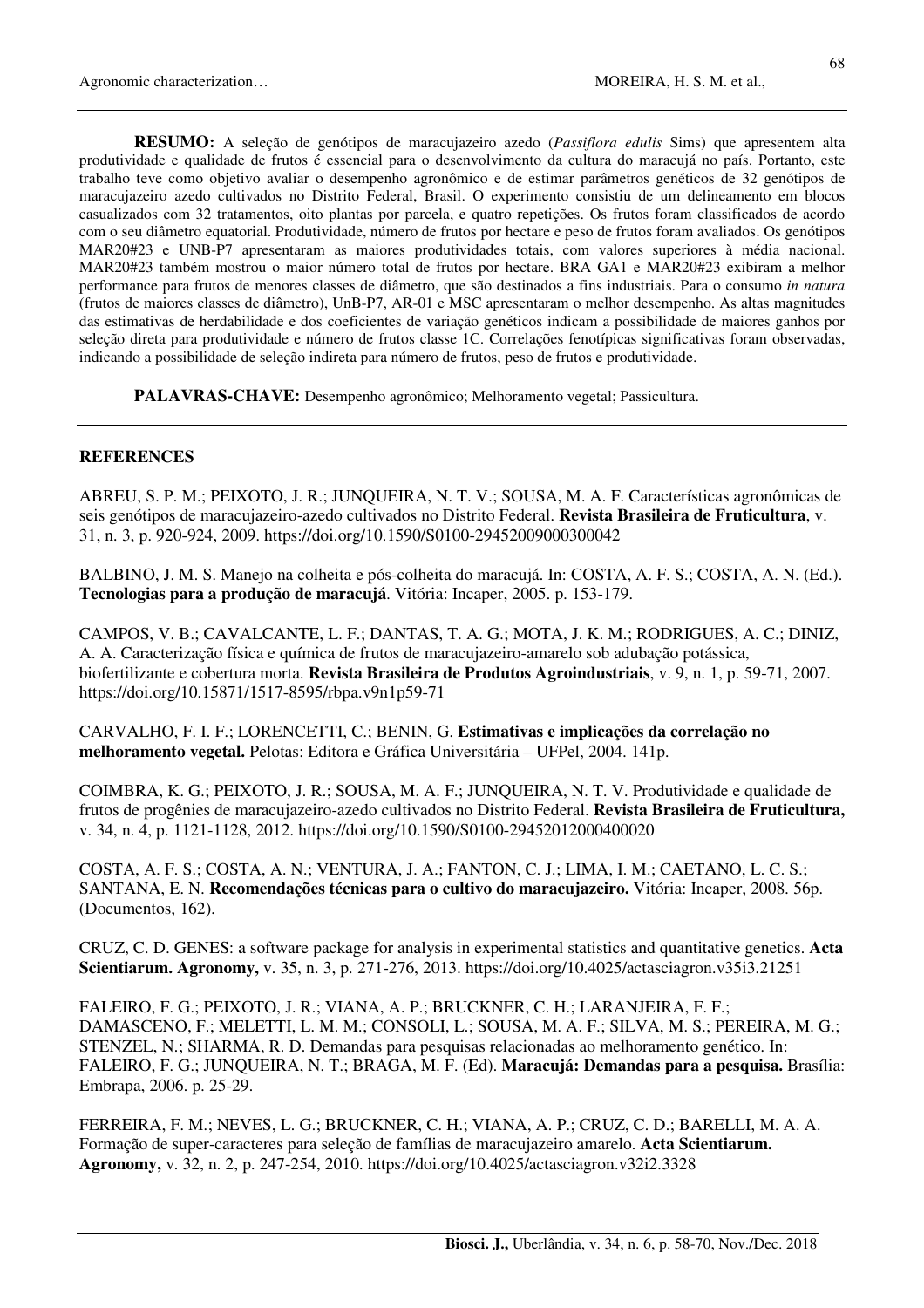FREITAS, J. C. O.; PIO VIANA, A.; SANTOS, E. A.; SILVA, F. H. L.; PAIVA, C. L.; RODRIGUES, R.; SOUZA, M. M.; EIRAS, M. Genetic basis of the resistance of a passion fruit segregant population to *Cowpea aphid-borne mosaic virus* (CABMV). **Tropical Plant Pathology,** v. 40, p. 291-297, 2015. https://doi.org/10.1007/s40858-015-0048-2

FREITAS, J. P. X.; OLIVEIRA, E. J.; CRUZ NETO, A. J.; SANTOS, L. R. Avaliação de recursos genéticos do maracujazeiro-amarelo. **Pesquisa Agropecuária Brasileira**, v. 46, n. 9, p. 1013-1020, 2011. https://doi.org/10.1590/S0100-204X2011000900007

FREITAS, J. P. X.; OLIVEIRA, E. J.; JESUS, O. N.; CRUZ NETO, A. J.; SANTOS, L. R. Formação de população base para seleção recorrente em maracujazeiro-amarelo com uso de índices de seleção. **Pesquisa Agropecuária Brasileira**, v. 47, n. 3, p. 393-401, 2012. https://doi.org/10.1590/S0100-204X2012000300011

IBGE – Instituto Brasileiro de Geografia e Estatística. **Produção Agrícola Municipal – Culturas temporárias e permanentes.** Rio de Janeiro: IBGE, 2016. 62 p.

JUNQUEIRA, N. T. V.; ANJOS, J. R. N.; SILVA, A. P. O.; CHAVES, R. C.; GOMES, A. C. Reação às doenças e produtividade de onze cultivares de maracujá-azedo cultivadas sem agrotóxicos. **Pesquisa Agropecuária Brasileira**, v. 38, n. 8, p. 1005-1010, 2003. https://doi.org/10.1590/S0100-204X2003000800014

 JUNQUEIRA, N. T. V.; ICUMA, I. M.; VERAS, M. C. M.; OLIVEIRA, M. A. S.; DOS ANJOS, J. R. N. Cultura do maracujazeiro. In: SILVA, J. M. M. (Ed.). **Incentivo a fruticultura no** D**istrito Federal**: manual de fruticultura. Brasília: COOLABORA, 1999. p. 42-52.

KRAUSE, W.; NEVES, L. G.; VIANA, A. P.; ARAÚJO, C. A. T.; FALEIRO, F. G. Produtividade e qualidade de frutos de cultivares de maracujazeiro‑amarelo com ou sem polinização artificial. **Pesquisa Agropecuária Brasileira**, v. 47, n. 12, p. 1737-1742, 2012. https://doi.org/10.1590/S0100-204X2012001200009

KUREK, A. J.; CARVALHO, F. I. F.; OLIVEIRA, A. C.; CARGNIN, A.; MARCHIORO, V. S.; LORENCETTI, C. Coeficiente de correlação entre caracteres agronômicos e de qualidade de grãos e sua utilidade na seleção de plantas de aveia. **Ciência Rural**, v. 32, n. 3, p. 371-376, 2002. https://doi.org/ 10.1590/S0103-84782002000300002

MAIA, T. E. G.; PEIXOTO, J. R.; JUNQUEIRA, N. T. V.; SOUSA, M. A. F. Desempenho agronômico de genótipos de maracujazeiro cultivados no Distrito Federal. **Revista Brasileira de Fruticultura**, v. 31, n. 2, p. 500-506, 2009. https://doi.org/10.1590/S0100-29452009000200026

MELO, K. T.; MANICA, I.; JUNQUEIRA, N. T. V. Produtividade de seis cultivares de maracujazeiro-azedo durante três anos em Vargem Bonita, DF. **Pesquisa Agropecuária Brasileira**, v. 36, n. 9, p. 1117-1125, 2001. https://doi.org/10.1590/S0100-204X2001000900005

MELETTI; L. M. M.; SANTOS, R. R.; MINAMI, K. Melhoramento do maracujazeiro-amarelo: obtenção do cultivar 'Composto IAC-27'. **Scientia Agricola**, v. 57, n. 3, p. 491-498, 2000. https://doi.org/10.1590/S0103- 90162000000300019

NEVES, C. G.; JESUS, O. N.; LEDO, C. A. S.; OLIVEIRA, E. J. Avaliação agronômica de parentais e híbridos de maracujazeiro-amarelo. **Revista Brasileira de Fruticultura,** v. 35, n. 1, p. 191-198, 2013. https://doi.org/10.1590/S0100-29452013000100022

OLIVEIRA, E. J.; SANTOS, V. S.; LIMA, D. S.; MACHADO, M. D.; LUCENA, R. S; MOTTA, T. B. N. Estimativas de correlações genotípicas e fenotípicas em germoplasma de maracujazeiro. **Bragantia**, v. 70, n. 2, p. 255-261, 2011. https://doi.org/10.1590/S0006-8705201100020000

OLIVEIRA, E. J.; SANTOS, V. S.; LIMA, D. S.; MACHADO, M. D.; LUCENA, R. S.; MOTTA, T. B. N.; CASTELLEN, M. S. Seleção em progênies de maracujazeiro amarelo com base em índices multivariados.